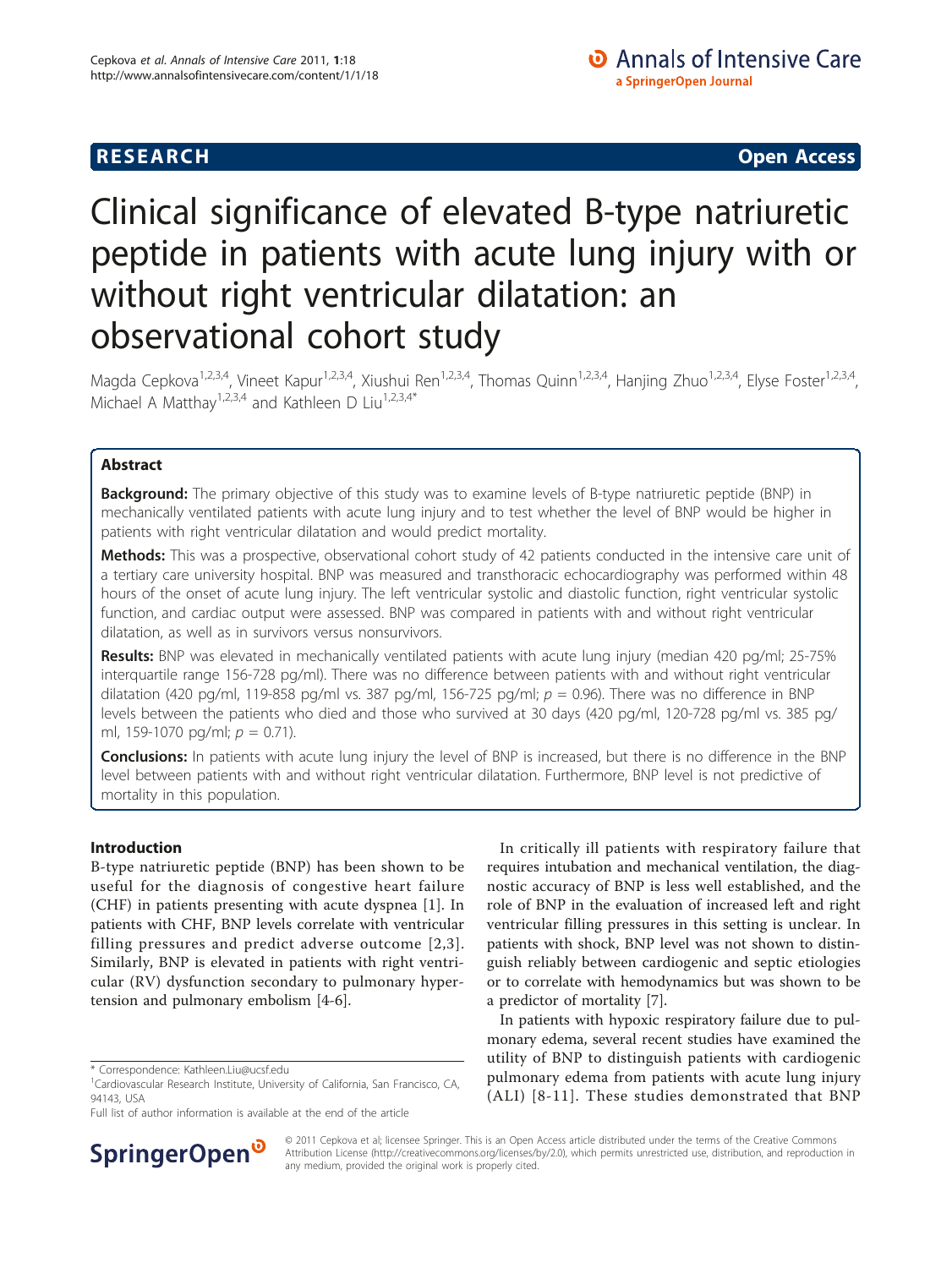levels were higher in patients with cardiogenic pulmonary edema compared with those with ALI but that the diagnostic utility of BNP was limited because of significant overlap. Furthermore, there was no correlation between BNP and filling pressures and, except in one study, BNP has not been shown to be a predictor of mortality.

Whereas in cardiogenic pulmonary edema the increase of BNP is attributed to left ventricular (LV) pressure and volume overload, the physiologic mechanisms of increased BNP levels in patients with ALI are poorly understood. By definition, patients with ALI are characterized by normal or low left-sided filling pressures [\[12](#page-6-0)]. However, it is well recognized that a subset of patients with ALI develops RV hypertension and RV overload [[13-15\]](#page-6-0). Thus, it is conceivable that increased BNP levels in patients with ALI is due to increased RV filling pressures or that right ventricular enlargement encroaches on the left ventricle through septal shift, causing decreased LV compliance and mild increase in LV filling pressures. Therefore, we hypothesized that BNP in mechanically ventilated patients with ALI would be higher in patients with RV hypertension, dilatation, and dysfunction.

# Methods

# Study design and patient selection

This was a prospective, observational, cohort study conducted in the intensive care unit of a tertiary care university hospital. The protocol was approved by the institutional review board, and informed consent was obtained from patients or their surrogates. All patients with ALI who were admitted to the adult intensive care unit of Moffitt-Long Hospital, University of California San Francisco between December 2004 and May 2006 were eligible for the study. Inclusion criteria were age 18 years or older, positive pressure ventilation via an endotracheal tube or tracheostomy, and diagnosis of ALI. The definition of ALI was according to the American-European Consensus Conference criteria:  $PaO<sub>2</sub>/$ FiO<sub>2</sub> ratio < 300, acute onset bilateral infiltrates on a chest radiograph, and pulmonary artery wedge pressure < 18 mmHg, or no clinical evidence of left atrial hypertension. Patients were excluded if they had the diagnosis of ALI for more than 48 hours, known severe chronic obstructive lung disease (defined as a Forced Expiratory Volume in 1 second [FEV1] < 50% predicted, history of intubation secondary to chronic obstructive pulmonary disease, receiving home oxygen therapy or chronic systemic steroids), preexisting primary or secondary pulmonary hypertension, or a history of systolic heart failure (heart failure with left ventricular ejection fraction < 40%). Patients not expected to survive more than 6 months for other reasons than ALI (terminal cancer, end-stage liver disease with Child-Pugh score more than 12, not committed to full support) also were excluded. Of 188 eligible patients, 42 patients were enrolled who had no exclusion criteria and a surrogate was available to sign informed consent.

# Clinical data collection

The primary etiology of ALI was determined based on a detailed review of clinical history. Sepsis was defined as suspected infection and presence of at least two of the systemic inflammatory response syndrome (SIRS) criteria. Pneumonia was defined as new infiltrate on chest radiograph and presence of at least two of the following three criteria: fever (temperature > 38.3°C), leukocytosis (white blood cell count  $> 12,000/mm^3$ ), or purulent secretions. As a cause of ALI, aspiration had to be witnessed or confirmed by obtaining gastric contents from the endotracheal tube. Baseline clinical characteristics and demographic data were recorded on day 1. APACHE II scores were calculated at the time of the enrollment into the study. Physiologic and hemodynamic data were recorded on day 1 and day 3 after enrollment in the study.

# Study procedures

Standard transthoracic echocardiograms were obtained using the Siemens Acuson Sequoia (Siemens Ultrasound, Mountain View, CA) or Phillips Ultrasound 5500 (Andover, MA) ultrasound systems. All echocardiograms were reviewed by an experienced cardiologist (XR) who was blinded to clinical and hemodynamic information.

RV size was evaluated according to standard echocardiography laboratory protocol based on the recommendations of the American Society of Echocardiography [[7](#page-5-0)]. Semiquantitative assessment of RV size was performed based on apical four-chamber and subcostal views. RV was categorized as normal (RV size < LV size with the cardiac apex formed by the LV and an RV area ≤0.6 of LV), mildly dilated (enlarged RV size but < LV size), moderately dilated (RV size = LV size), and severely dilated (RV size > LV size). RV systolic function was categorized qualitatively as normal, mildly reduced, moderately reduced, or severely reduced.

End-diastolic and end-systolic volumes and left ventricular ejection fraction were calculated by using the twodimensional biplane method of discs. Cardiac output (CO) was calculated by using the standard volume flow formula (the product of LV outflow (LVOT) velocity time integral, LVOT area, and heart rate).

Patterns of LV diastolic dysfunction were based on mitral inflow E/A ratios of peak velocities at early rapid filling (E) and late filling due to atrial contraction (A) and systolic or LV diastolic dominant pulmonary venous flow using VTI. Based on previously published criteria,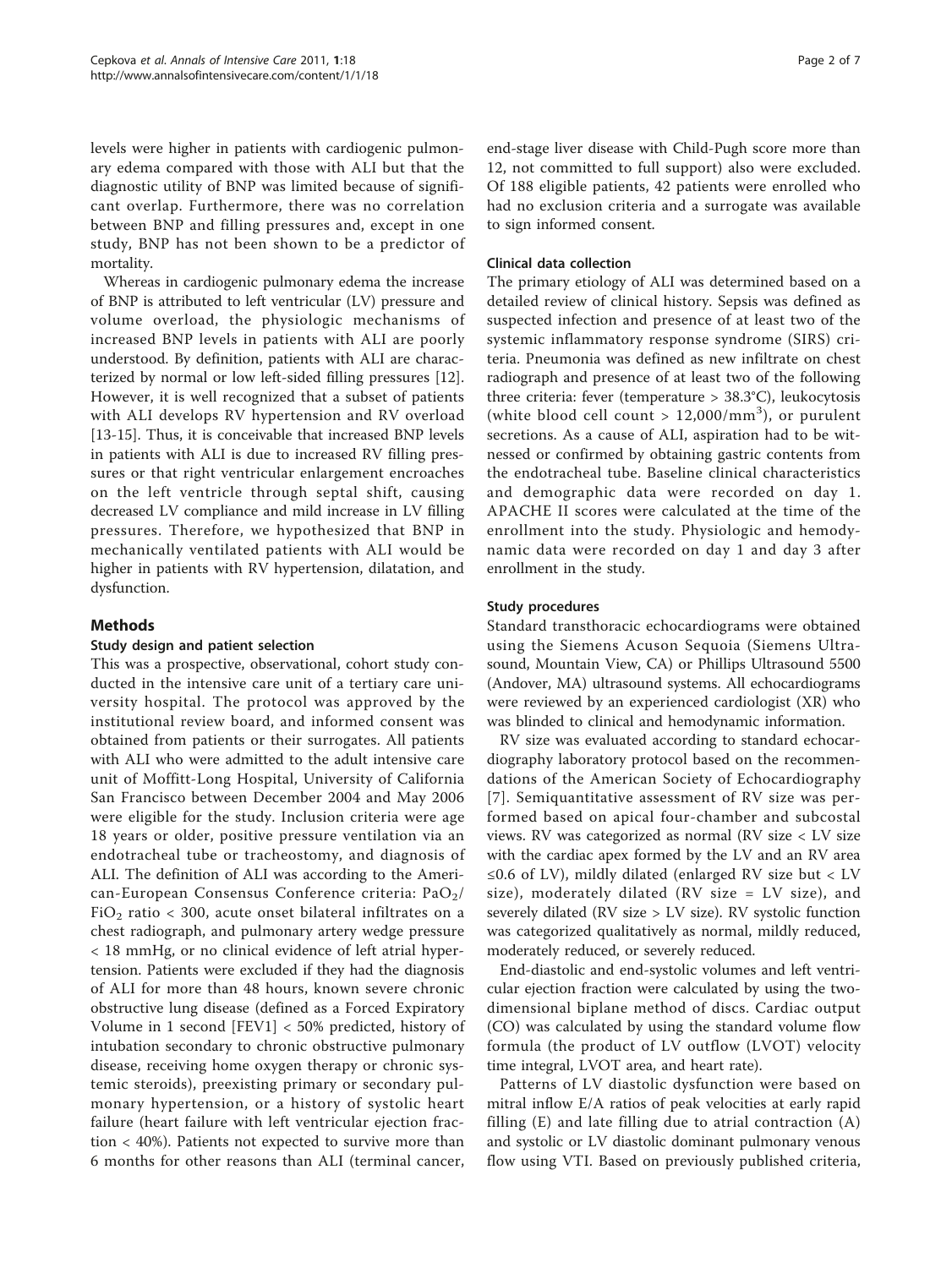normal LV diastolic pattern was defined as E/A ratio of 0.75 to 1.5 and systolic dominant pulmonary venous flow. Impaired relaxation pattern (mild LV diastolic dysfunction) was defined as  $E/A$  ratio  $< 0.75$  and systolic dominant pulmonary venous flow. Pseudonormal pattern (moderate LV diastolic dysfunction) was defined as E/A ratio of 0.75 to 1.5 and LV diastolic dominant pulmonary venous flow. Restrictive pattern (advanced LV diastolic dysfunction) was defined as  $E/A$  ratio  $> 1.5$  and LV diastolic dominant pulmonary venous flow.

RV systolic pressure was calculated by estimating the systolic pressure gradient across the tricuspid valve using the modified Bernoulli equation [\[16,17](#page-6-0)] and adding this value to the right atrial (RA) pressure. RA pressure was directly measured using central venous catheter at the time of the echocardiogram. In the absence of a transpulmonic gradient, PA systolic pressure was used interchangeably with RV systolic pressure [[18\]](#page-6-0).

Plasma for BNP measurements was collected at the time of enrollment in tubes containing potassium EDTA and was measured by clinical laboratory personnel blinded to the clinical status of the patients. The measurement was done with a validated immunoassay (Triage; Biosite, San Diego, CA).

Dead space fraction was measured using the NICO® Cardiopulmonary Management System (Novametrix, Wallingford, CT). This device uses volumetric capnography [[19\]](#page-6-0) to calculate the partial pressure of mixed expired  $CO<sub>2</sub>$ , which is then used in the Enghoff modification of the Bohr equation [[20\]](#page-6-0).

### Statistical analysis

Data analysis was conducted using STATA 9.0 (Stata-Corp, College Station, TX). BNP concentrations were expressed as median and 25-75% interquartile range (IQR). To examine the relationship between the BNP levels and other variables, the BNP levels were log-transformed to achieve normality. We used Student's t test for the between group comparisons. The Pearson correlation was used to examine the relation between the BNP levels and other continuous variables.

# Results

### Baseline characteristics

Of the 42 patients enrolled in the study, 19 were male and the mean age was  $62 \pm 17$  years. Demographics, etiology of ALI and comorbidities are summarized in Table 1. Baseline physiological variables are summarized in Table 2. Of note, patients were ventilated with a low tidal volume, lung protective protocol with a target plateau pressure less than 30  $cmH<sub>2</sub>O$ . BNP level was elevated in mechanically ventilated patients with ALI (median 420 pg/ml; 25-75% IQR 156-728 pg/ml).

| Table 1 Baseline demographics and clinical                |  |
|-----------------------------------------------------------|--|
| characteristics of the 42 patients with acute lung injury |  |

| Clinical characteristic      | Value       |
|------------------------------|-------------|
| Age                          | $62 \pm 17$ |
| Sex (male)                   | 19 (45)     |
| Primary etiology of ALI/ARDS |             |
| Pneumonia                    | 20          |
| Sepsis                       | 8           |
| Aspiration                   | 13          |
| <b>TRAII</b>                 | 1           |
| Type of admission            |             |
| Medical                      | 28 (66)     |
| Scheduled surgical           | 7(17)       |
| Unscheduled surgical         | 7(17)       |
| Underlying medical illness   |             |
| Chronic liver disease        | 6(14)       |
| Glucocorticoids              | 2(5)        |
| Coronary artery disease      | 6(14)       |
| Congestive heart failure     | 3(7)        |
| Chronic renal insufficiency  | 2(5)        |
| Metastatic cancer            | 1(2)        |
| Hematologic malignancy       | 2(5)        |
| <b>AIDS</b>                  | 2(5)        |
| Diabetes mellitus            | 12 (28)     |

 $AIDS = acquired immunodeficiency syndrome; TRALI = transformation related$ acute lung injury

Data are means  $\pm$  standard deviations or number of patients with percentages in parentheses

## Table 2 Baseline physiological variables of the 42 patients with acute lung injury

| Baseline physiological variables                      | Value          |
|-------------------------------------------------------|----------------|
| <b>APACHE II</b>                                      | $21 \pm 7$     |
| <b>SAPS II</b>                                        | $45 \pm 14$    |
| Lung injury score                                     | $2.67 \pm 0.7$ |
| Oxygenation index                                     | $10.8 \pm 7$   |
| PaO <sub>2</sub> /FiO <sub>2</sub>                    | $177 \pm 80$   |
| Compliance (ml/cmH <sub>2</sub> O)                    | $35 \pm 9$     |
| Plateau pressure (cmH <sub>2</sub> O)                 | $23 \pm 4$     |
| Peak inspiratory pressure (cmH <sub>2</sub> O)        | $27 \pm 5$     |
| Mean airway pressure (cmH <sub>2</sub> O)             | $15 \pm 4$     |
| Positive end-expiratory pressure (cmH <sub>2</sub> O) | $9.7 \pm 3.6$  |
| Tidal volume (ml)                                     | 441 $\pm$ 99   |
| Tidal volume per kg IBW (ml/kg)                       | $7 \pm 1.3$    |
| Dead space fraction                                   | $0.56 \pm 0.1$ |

APACHE II = acute physiology and chronic health evaluation; SAPS II = simplified acute physiology score; PaO<sub>2</sub>/FiO<sub>2</sub> = ratio of the partial pressure of arterial oxygen and the fraction of the inspired oxygen; IBW = ideal body weight

Data are means  $\pm$  standard deviations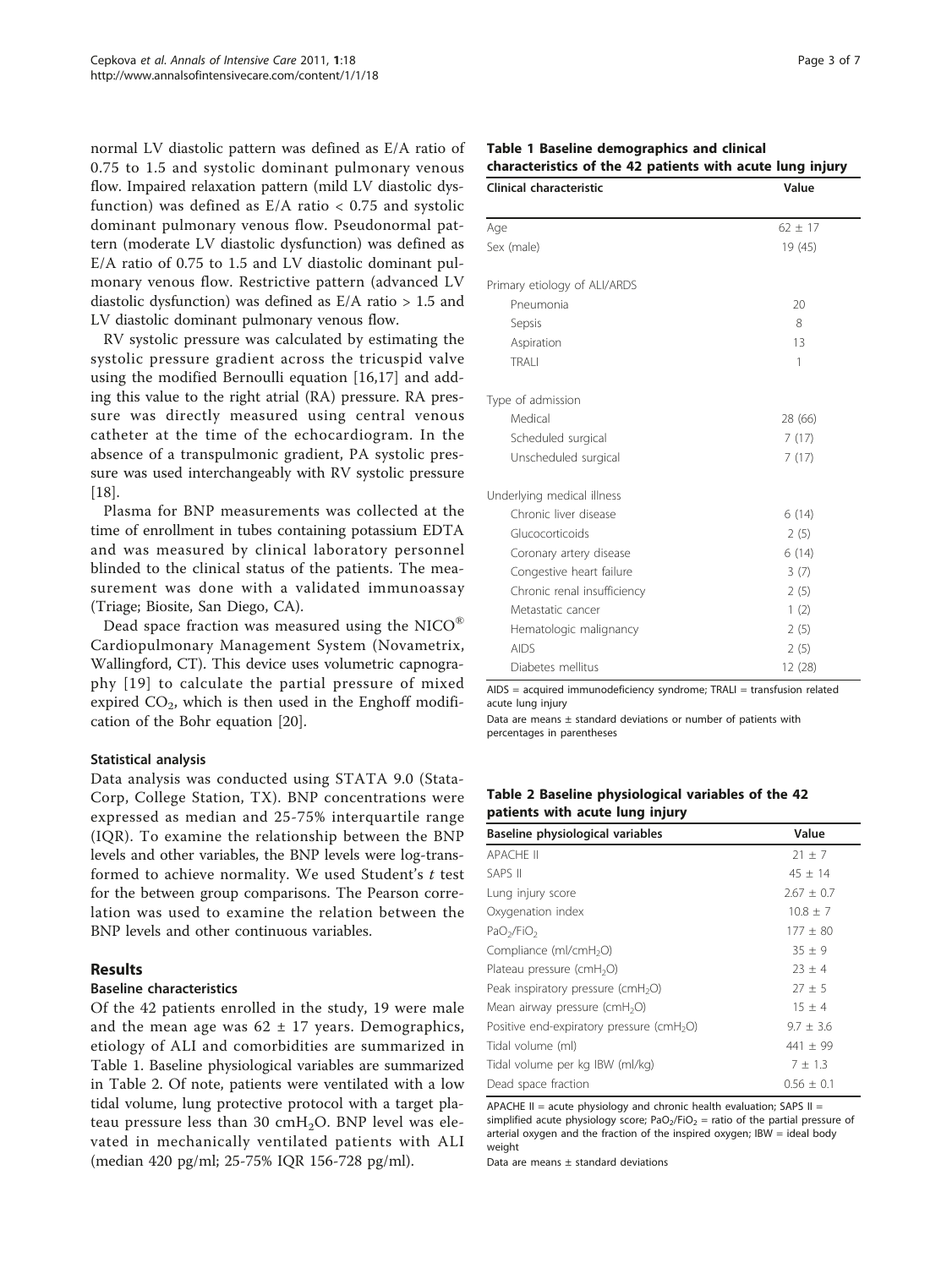#### BNP levels and right ventricular dilatation

Right ventricular (RV) volume and systolic function was normal in 31 patients (72%), and right ventricular dilatation was present in 11 patients (26%) (Table 3). Three patients with moderate ventricular dilation also exhibited right ventricular systolic dysfunction. There was no difference in BNP between patients with and without RV dilatation (420 pg/ml vs. 387 pg/ml,  $p = 0.96$ ; Figure 1).

#### BNP levels and mortality

Of the 42 patients enrolled, 15 patients died (36%) and 27 patients survived at 30 days (64%). There was no difference in BNP levels between the patients who died and those who survived (420 pg/ml vs. 385 pg/ml,  $p = 0.71$ ; Figure 2). After stratification by renal failure (defined as a creatinine > 2 mg/dl) or shock (presence of vasopressors), BNP levels remained nondiscriminatory.

# BNP levels and relationship with other physiologic variables

There was a modest correlation between BNP levels and APACHEII ( $r = 0.38$ ,  $p = 0.01$ ) and SAPSII ( $r = 0.35$ ,  $p$ = 0.03). There was a moderate negative correlation between heart rate and BNP levels ( $r = -0.35$ ,  $p = 0.03$ ), but there was no correlation between BNP levels and cardiac output, cardiac index, ejection fraction, systolic pulmonary artery pressure, or central venous pressure. There also was no relationship between BNP levels and

| Table 3 Hemodynamic and echocardiographic variables |  |
|-----------------------------------------------------|--|
| of the 42 patients with acute lung injury           |  |

| Variable                              | Value          |
|---------------------------------------|----------------|
| CVP (mmHg)                            | $9.5 \pm 4$    |
| $SPAP$ (mmHg)*                        | $42.1 \pm 9.1$ |
| LVEF (%)                              | $65 \pm 7$     |
| Cardiac output (L/min)                | $6 \pm 1.9$    |
| Cardiac index (L/min/m <sup>2</sup> ) | $3.2 \pm 1$    |
| Diastolic dysfunction                 |                |
| Present                               | 18(43)         |
| Impaired relaxation                   | 15(37)         |
| Pseudonormalization                   | 1(2)           |
| Restrictive pattern                   | 2(4)           |
| Not present                           | 11(26)         |
| Could not be assessed                 | 13(31)         |
| Tachycardia                           | 8(20)          |
| Atrial fibrillation                   | 3(7)           |
| Other                                 | 2(4)           |
| RV dilation                           | 11(26)         |
| RV dysfunction                        | 3(7)           |

 $CVP =$  central venous pressure; SPAP = systolic pulmonary artery pressure; LVEF = left ventricular ejection fraction;  $RV =$  right ventricle

Data are means  $\pm$  standard deviations or number of patients with percentages in parentheses

\*SPAP available in 39 subjects



net fluid balance for the previous 24 h and 8 h. Furthermore, there was no correlation with pulmonary physiologic variables, including  $PaO<sub>2</sub>/FiO<sub>2</sub>$  ratio, oxygenation index, pulmonary compliance, and level of PEEP or lung injury score with BNP. However, there was a moderate correlation between BNP levels and pulmonary dead space fraction ( $r = 0.39$ ,  $p = 0.01$ ).

#### **Discussion**

In this study, the levels of plasma BNP in patients with early ALI were modestly elevated and the range of distribution was wide. However, there was no difference in BNP levels in patients with or without RV dilatation or dysfunction and no relationship between BNP and mortality.



nonsurvivors. Median levels of BNP were 385 (25-75% IQR 159- 1070) pg/ml in patients who survived compared with 420 (25-75% IQR 120-728) pg/ml in patients who died ( $p = 0.71$ ).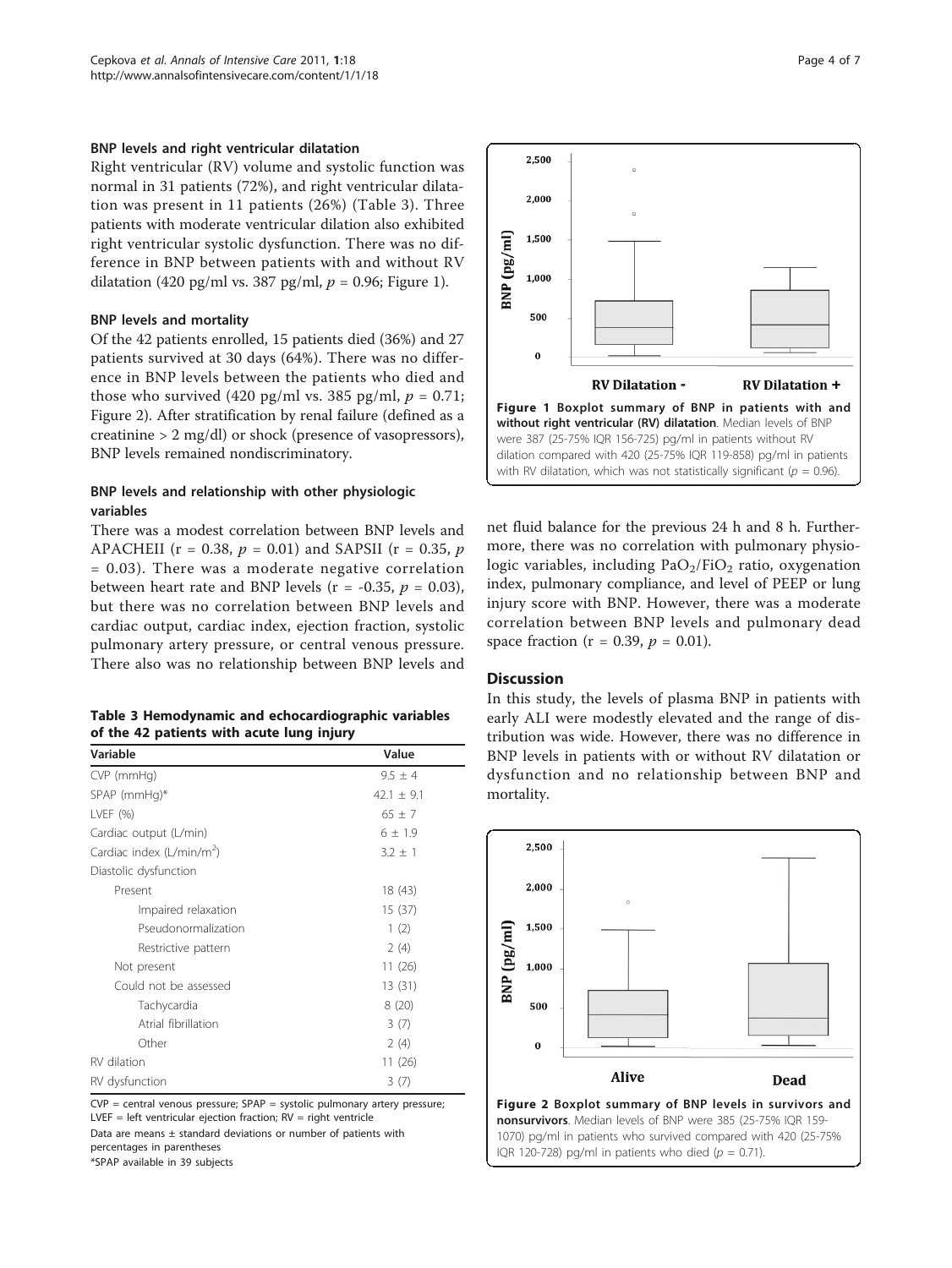Increased levels of plasma BNP in patients with ALI/ ARDS have been previously reported by other authors in several observational studies [[8-11](#page-5-0)]. However, it is not clear what pathophysiological mechanisms are primarily responsible for the increased BNP levels in this patient population. Pulmonary hypertension causing right heart strain, leading to release of BNP from the right ventricular myocardium has been the most commonly implicated mechanism [[21,22](#page-6-0)]. Several other mechanisms have been proposed. Hypoxia has been shown to increase cardiac gene expression of BNP [[23](#page-6-0),[24](#page-6-0)] and decrease lung expression of the NPR-C clearance receptor leading to increased plasma levels of BNP in animal models [[25](#page-6-0)]. Transcription of the BNP gene has been described not only in cardiac myocytes but also in the lung [[26](#page-6-0)]. Thus, it has been suggested that BNP is released in lung tissue in response to pulmonary capillary leakage [\[27\]](#page-6-0).

Pulmonary hypertension with RV dysfunction is a well-recognized complication of ALI in mechanically ventilated patients [[28-30](#page-6-0)]. The incidence of cor pulmonale, historically documented to be up to 60% [[14](#page-6-0)], has decreased with the introduction of low tidal volume lung-protective ventilation, but it is still reported to be approximately 25% in an article published in 2001 [\[31](#page-6-0)]. There is evidence from other patient populations to support the hypothesis that elevated BNP levels in patients with ALI are caused by RV strain. In patients with isolated RV dysfunction due to variety of conditions, BNP levels have been shown to be elevated. For example, patients with chronic respiratory failure who develop cor pulmonale have significantly higher BNP levels compared with patients with chronic respiratory failure without cor pulmonale or controls [[32](#page-6-0),[33\]](#page-6-0). In patients with idiopathic pulmonary hypertension, BNP was elevated and was correlated with the severity of RV dysfunction and outcome [[5,6\]](#page-5-0). Similar relationships have been demonstrated in patients with pulmonary embolism complicated by RV dysfunction, where BNP levels were significantly higher and predictive of mortality [\[4](#page-5-0)[,34,35\]](#page-6-0).

However, in contrast to those findings, our study showed no difference in the plasma levels of BNP in patients with or without RV dilatation. Furthermore, there was no correlation between systolic pulmonary artery pressure and BNP levels. The different findings may be explained by the timing of measurements obtained. Pulmonary hypertension with subsequent RV dilatation and dysfunction in mechanically ventilated patients with ALI is a result of a combination of factors. These include abnormalities of pulmonary blood flow due to formation of microthrombi in the pulmonary vasculature, hypoxemic vasoconstriction, and positive end-expiratory pressure. In our study, BNP levels and echocardiographic measurements were performed early in the course of the disease (as soon as possible after the diagnosis of ALI was made), thus potentially minimizing the effect of these factors on BNP levels, pulmonary artery pressures, and RV geometry and function. However, although the systolic pulmonary artery pressures were significantly elevated and BNP levels were markedly elevated, there was no relationship between these two variables. Additionally, BNP did not correlate with RV dilatation. Thus, our study suggests that BNP elevation in the early stages of ALI may not be caused by RV strain alone.

BNP has been established to be a predictor of mortality in a variety of chronic and acute conditions, including congestive heart failure, coronary artery disease, acute coronary syndromes [\[36,37](#page-6-0)], and acute pulmonary embolism [[4\]](#page-5-0). In critically ill patients, the prognostic value of elevated BNP is less clear. In several studies, BNP has been predictive of outcome in patients with cardiogenic and septic shock [[7,](#page-5-0)[38,39](#page-6-0)]. However, in a mixed population of patients who present with severe sepsis and septic shock, the results are inconsistent; some studies have shown BNP to be predictive of mortality [[40\]](#page-6-0), others have not [[41](#page-6-0)]. Similarly, in patients presenting with hypoxic respiratory failure due to CHF or ALI, the studies have shown conflicting results. Jefic et al. [\[9\]](#page-5-0) showed no relationship of BNP with mortality in 41 critically ill patients with respiratory failure (909  $\pm$  264 in survivors vs.  $841 \pm 171$  in nonsurvivors). Rana et al. [[42\]](#page-6-0) in a study of 204 patients who presented with pulmonary edema found that BNP levels did not differ between survivors and nonsurvivors (median 528 vs. 774,  $p = 0.24$ ; O. Gajic, personal communication). Our data are consistent with those findings. In contrast, in a study by Karmpaliotis et al. [[10](#page-5-0)], BNP showed a strong graded relationship with mortality risk in 79 subjects admitted to the ICU with hypoxic respiratory failure. In the subgroup of patients with ALI ( $n = 51$ ), this relationship did not reach statistical significance but the trend was present ( $p = 0.07$ ). We are unable to fully explain the discrepancies between these studies, but these may be partially attributed to different patient populations, study designs, and statistical analyses. We found interesting that Karmpaliotis et al. elected to analyze the mortality data using tertiles of BNP; however, using this method to analyze our data did not change our results. Also, in their study, 52% of the patients with ALI were in shock, and BNP has been shown to predict mortality in patients with shock. Because the authors did not stratify for the presence of shock, it is possible that shock could have accounted for the significant relationship with mortality.

RV dysfunction has been associated with an increased risk of death in patients with ALI [\[43](#page-6-0)-[46\]](#page-6-0). In our study, we did not find a relationship between RV dilatation as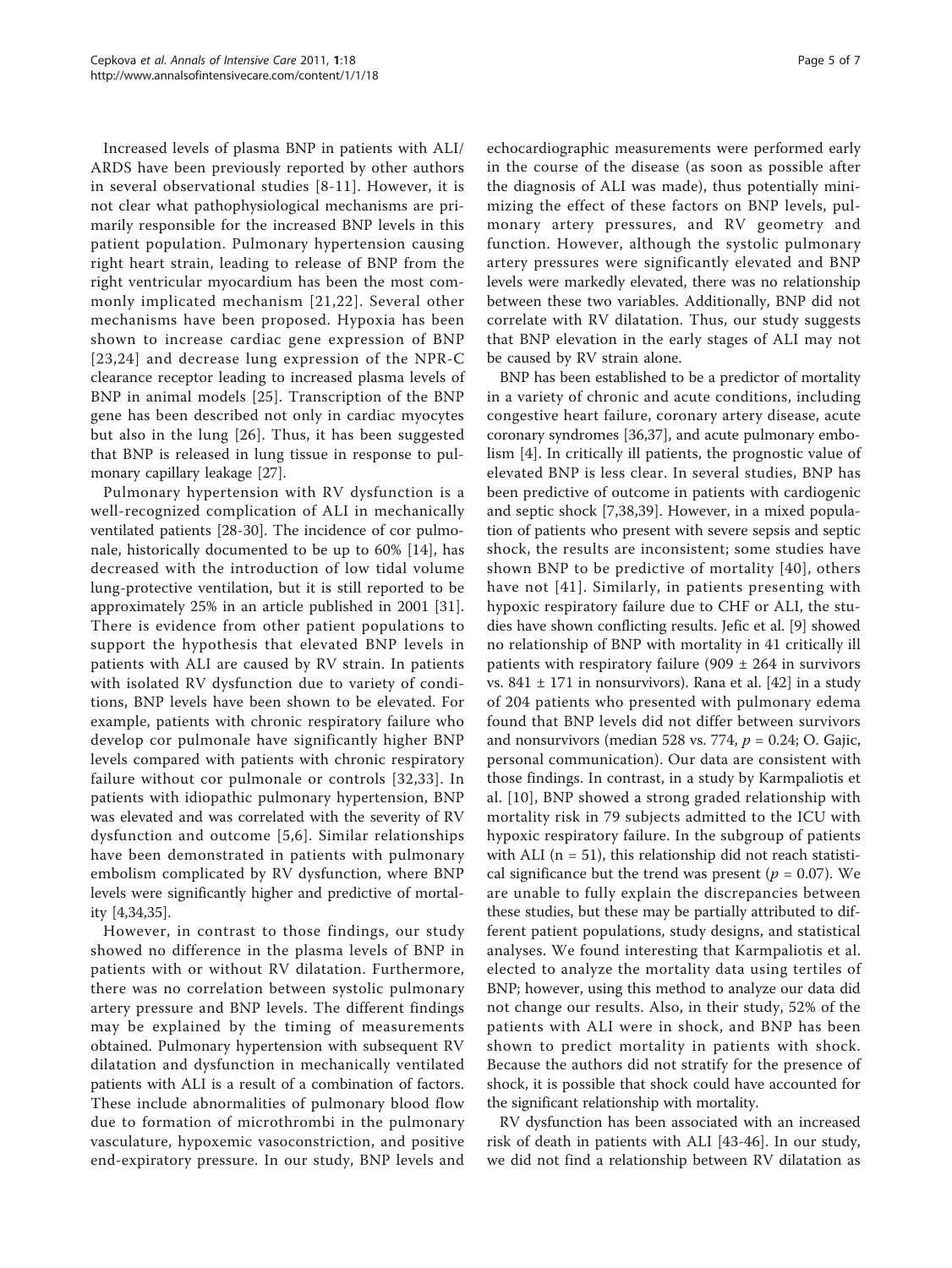<span id="page-5-0"></span>a measure of RV dysfunction and mortality. However, compared with other studies that have shown this association, our study was modest in size. Furthermore, in addition to receiving lung protective ventilation, our patients also received relatively "RV protective" ventilation, as has been suggested by Bouferrache and Vieillard-Baron [[46](#page-6-0)]. Specifically, our patients received protocolized low tidal volume ventilation with a target plateau pressure of 30  $\text{cm}H_2\text{O}$  or less and relatively low PEEP (following the protocol described in [[47](#page-6-0)]) and had minimal hypercapnia (only one subject had a pa $CO<sub>2</sub>$ ) 50 mmHg). Thus, perhaps the impact of ALI on RV dysfunction and associated mortality was reduced by our overall ventilatory approach, despite the fact that the ventilatory approach was not specifically modified after the detection of RV dysfunction by echocardiography in a protocolized fashion in this study.

The strength of our study includes its prospective design, rigorous collection of clinical and hemodynamic variables, and blinded interpretation of echocardiograms. However, some limitations should be mentioned. First, because our study was single-center and prospective, the sample size was modest and may limit our conclusions. Second, we used only a single measurement of BNP. Both echocardiography and BNP levels were obtained as soon as feasible after the diagnosis of ALI and every effort was made to coordinate these measurements. Because BNP has half-life of approximately 20 minutes and is known to fluctuate with changes in loading conditions, serial measurements of BNP may have been more useful. However, previous studies have shown that daily BNP levels in ICU patients do not change significantly [11[,41\]](#page-6-0).

In summary, in patients with acute lung injury the plasma levels of BNP are increased, yet the reasons for this increase remain unclear. In this study, BNP levels were elevated regardless of right ventricular dilatation or dysfunction and an elevated BNP level was not predictive of mortality in this population of patients with ALI.

### Conclusions

The diagnostic utility of BNP is not well established in critically ill patients with hypoxemic respiratory failure attributed to ALI. We examined the association of BNP levels with RV dilatation and with patient outcomes (mortality) in patients with ALI. Although BNP levels were elevated in patients with ALI, there was no association with RV dilatation or mortality in our prospective cohort study. Therefore, BNP seems to have limited diagnostic utility in this context.

#### Acknowledgements

This study was supported by NHLBI P50HL74005 grant.

#### Author details

<sup>1</sup> Cardiovascular Research Institute, University of California, San Francisco, CA 94143, USA <sup>2</sup>Department of Medicine, University of California, San Francisco CA, 94143, USA <sup>3</sup>Department of Anesthesia, University of California, San Francisco, CA, 94143, USA <sup>4</sup>Adult Echocardiography Laboratory, University of California, San Francisco, CA, 94143, USA

#### Authors' contributions

MC was responsible for the design and execution of the study, including screening and consenting eligible study subjects, data collection (including echocardiography measurements), data analysis, and manuscript preparation. VK and TQ were involved in screening and consenting eligible study subjects and data collection. XR and EF were responsible for interpretation of the echocardiography results. HZ was responsible for database management and data analysis. MAM was responsible for study design, data analysis, and manuscript preparation. KDL contributed to data analysis and manuscript preparation and revision.

#### Competing interests

The authors declare that they have no competing interests.

#### Received: 28 February 2011 Accepted: 13 June 2011 Published: 13 June 2011

#### References

- 1. Maisel AS, Krishnaswamy P, Nowak RM, McCord J, Hollander JE, Duc P, Omland T, Storrow AB, Abraham WT, Wu AH, Clopton P, Steg PG, Westheim A, Knudsen CW, Perez A, Kazanegra R, Herrmann HC, McCullough PA: [Rapid measurement of B-type natriuretic peptide in the](http://www.ncbi.nlm.nih.gov/pubmed/12124404?dopt=Abstract) [emergency diagnosis of heart failure.](http://www.ncbi.nlm.nih.gov/pubmed/12124404?dopt=Abstract) N Engl J Med 2002, 347:161-167.
- 2. Doust JA, Pietrzak E, Dobson A, Glasziou P: [How well does B-type](http://www.ncbi.nlm.nih.gov/pubmed/15774989?dopt=Abstract) [natriuretic peptide predict death and cardiac events in patients with](http://www.ncbi.nlm.nih.gov/pubmed/15774989?dopt=Abstract) [heart failure: systematic review.](http://www.ncbi.nlm.nih.gov/pubmed/15774989?dopt=Abstract) BMJ 2005, 330:625.
- 3. Maisel A, Hollander JE, Guss D, McCullough P, Nowak R, Green G, Saltzberg M, Ellison SR, Bhalla MA, Bhalla V, Clopton P, Jesse R: [Primary](http://www.ncbi.nlm.nih.gov/pubmed/15364340?dopt=Abstract) [results of the Rapid Emergency Department Heart Failure Outpatient](http://www.ncbi.nlm.nih.gov/pubmed/15364340?dopt=Abstract) [Trial \(REDHOT\). A multicenter study of B-type natriuretic peptide levels,](http://www.ncbi.nlm.nih.gov/pubmed/15364340?dopt=Abstract) [emergency department decision making, and outcomes in patients](http://www.ncbi.nlm.nih.gov/pubmed/15364340?dopt=Abstract) [presenting with shortness of breath.](http://www.ncbi.nlm.nih.gov/pubmed/15364340?dopt=Abstract) J Am Coll Cardiol 2004, 44:1328-1333.
- 4. Kucher N, Printzen G, Goldhaber SZ: [Prognostic role of brain natriuretic](http://www.ncbi.nlm.nih.gov/pubmed/12742987?dopt=Abstract) [peptide in acute pulmonary embolism.](http://www.ncbi.nlm.nih.gov/pubmed/12742987?dopt=Abstract) Circulation 2003, 107:2545-2547.
- 5. Nagaya N, Nishikimi T, Okano Y, Uematsu M, Satoh T, Kyotani S, Kuribayashi S, Hamada S, Kakishita M, Nakanishi N, Takamiya M, Kunieda T, Matsuo H, Kangawa K: [Plasma brain natriuretic peptide levels increase in](http://www.ncbi.nlm.nih.gov/pubmed/9426041?dopt=Abstract) [proportion to the extent of right ventricular dysfunction in pulmonary](http://www.ncbi.nlm.nih.gov/pubmed/9426041?dopt=Abstract) [hypertension.](http://www.ncbi.nlm.nih.gov/pubmed/9426041?dopt=Abstract) J Am Coll Cardiol 1998, 31:202-208.
- 6. Nagaya N, Nishikimi T, Uematsu M, Satoh T, Kyotani S, Sakamaki F, Kakishita M, Fukushima K, Okano Y, Nakanishi N, Miyatake K, Kangawa K: [Plasma brain natriuretic peptide as a prognostic indicator in patients](http://www.ncbi.nlm.nih.gov/pubmed/10952954?dopt=Abstract) [with primary pulmonary hypertension.](http://www.ncbi.nlm.nih.gov/pubmed/10952954?dopt=Abstract) Circulation 2000, 102:865-870.
- 7. Tung RH, Garcia C, Morss AM, Pino RM, Fifer MA, Thompson BT, Lewandrowski K, Lee-Lewandrowski E, Januzzi JL: [Utility of B-type](http://www.ncbi.nlm.nih.gov/pubmed/15286538?dopt=Abstract) [natriuretic peptide for the evaluation of intensive care unit shock.](http://www.ncbi.nlm.nih.gov/pubmed/15286538?dopt=Abstract) Crit Care Med 2004, 32:1643-1647.
- 8. Rana R, Vlahakis NE, Daniels CE, Jaffe AS, Klee GG, Hubmayr RD, Gajic O: [B](http://www.ncbi.nlm.nih.gov/pubmed/16691132?dopt=Abstract)[type natriuretic peptide in the assessment of acute lung injury and](http://www.ncbi.nlm.nih.gov/pubmed/16691132?dopt=Abstract) [cardiogenic pulmonary edema.](http://www.ncbi.nlm.nih.gov/pubmed/16691132?dopt=Abstract) Crit Care Med 2006, 34:1941-1946.
- 9. Jefic D, Lee JW, Savoy-Moore RT, Rosman HS: [Utility of B-type natriuretic](http://www.ncbi.nlm.nih.gov/pubmed/16002948?dopt=Abstract) [peptide and N-terminal pro B-type natriuretic peptide in evaluation of](http://www.ncbi.nlm.nih.gov/pubmed/16002948?dopt=Abstract) [respiratory failure in critically ill patients.](http://www.ncbi.nlm.nih.gov/pubmed/16002948?dopt=Abstract) Chest 2005, 128:288-295.
- 10. Karmpaliotis D, Kirtane AJ, Ruisi CP, Polonsky T, Malhotra A, Talmor D, Kosmidou I, Jarolim P, de Lemos JA, Sabatine MS, Gibson CM, Morrow D: [Diagnostic and prognostic utility of brain natriuretic Peptide in subjects](http://www.ncbi.nlm.nih.gov/pubmed/17426196?dopt=Abstract) [admitted to the ICU with hypoxic respiratory failure due to](http://www.ncbi.nlm.nih.gov/pubmed/17426196?dopt=Abstract) [noncardiogenic and cardiogenic pulmonary edema.](http://www.ncbi.nlm.nih.gov/pubmed/17426196?dopt=Abstract) Chest 2007, 131:964-971.
- 11. Levitt JE, Vinayak AG, Gehlbach BK, Pohlman A, Van Cleve W, Hall JB, Kress JP: [Diagnostic utility of B-type natriuretic peptide in critically ill](http://www.ncbi.nlm.nih.gov/pubmed/18194554?dopt=Abstract) [patients with pulmonary edema: a prospective cohort study.](http://www.ncbi.nlm.nih.gov/pubmed/18194554?dopt=Abstract) Crit Care 2008, 12:R3.